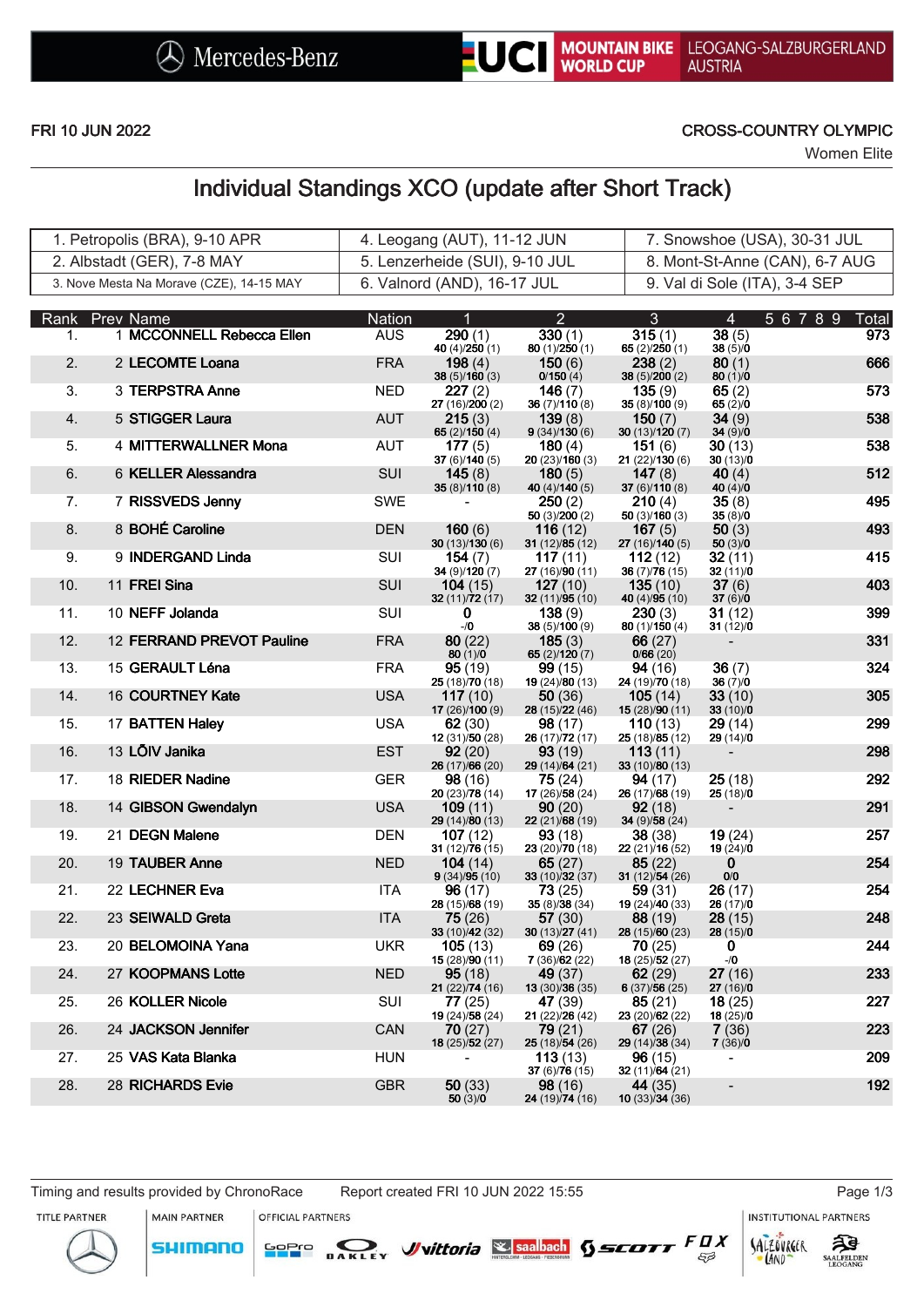

LEOGANG-SALZBURGERLAND **AUSTRIA** 

#### FRI 10 JUN 2022 CROSS-COUNTRY OLYMPIC

Women Elite

## Individual Standings XCO (update after Short Track)

| Rank | <b>Prev Name</b>                  | <b>Nation</b> | 1                               | $\overline{2}$                                | 3 <sup>2</sup>                                                                    | $\overline{4}$                   | 56789<br><b>Total</b> |
|------|-----------------------------------|---------------|---------------------------------|-----------------------------------------------|-----------------------------------------------------------------------------------|----------------------------------|-----------------------|
| 29.  | 30 MARCHET Giorgia                | <b>ITA</b>    | 42 (38)<br>24(19)/18(50)        | 42(40)<br>$-742(32)$                          | 72(24)<br>$-72(17)$                                                               | $\overline{24}$ (19)<br>24(19)/0 | 180                   |
| 30.  | 29 FORCHINI Ramona                | <b>SUI</b>    |                                 | 78(22)<br>$-78(14)$                           | 78(23)<br>4(39)/74(16)                                                            | $\mathbf{0}$<br>$-1/0$           | 156                   |
| 31.  | 33 LAST Annie                     | <b>GBR</b>    | 67(28)<br>13(30)/54(26)         | 23(49)<br>$-23(45)$                           | <b>42</b> (36)<br>$-42(32)$                                                       | 16(27)<br>16(27)/0               | 148                   |
| 32.  | 31 BENZ Nina                      | <b>GER</b>    |                                 | 60(28)<br><b>16</b> (27) $\overline{44}$ (31) | 87(20)<br>9(34)/78(14)                                                            |                                  | 147                   |
| 33.  | 32 TVARUŽKOVÁ Tereza              | CZE           | 43 (36)<br>7(36)/36(35)         | 75(23)<br>15(28)/60(23)                       | 25(46)<br>5(38)/20(48)                                                            |                                  | 143                   |
| 34.  | 34 GARCIA MARTINEZ Rocio Del Alba | <b>ESP</b>    | 62(31)<br>16(27)/46(30)         | 21(51)<br>4(39)/17(51)                        | <b>40</b> (37)<br>14(29)/26(42)                                                   | 6(37)<br>6(37)/0                 | 129                   |
| 35.  | 36 WALTER Sandra                  | CAN           |                                 | 57(29)                                        | 63(28)<br><b>11</b> (32) $\overline{46}$ (30) <b>13</b> (30) $\overline{50}$ (28) | 8(35)<br>8(35)/0                 | 128                   |
| 36.  | 39 SCHRIEVERS Lia                 | <b>GER</b>    |                                 | 56(31)<br>$-756(25)$                          | 46(33)<br>$-46(30)$                                                               | 21(22)<br>21(22)/0               | 123                   |
| 37.  | 38 LILL Candice                   | <b>RSA</b>    | $\blacksquare$                  | 50(35)                                        | 61 (30)<br><b>10</b> (33) $/40$ (33) <b>17</b> (26) $/44$ (31)                    | 11(32)<br>11(32)/0               | 122                   |
| 38.  | 35 BERTA Martina                  | <b>ITA</b>    | 121(9)<br>36(7)/85(12)          |                                               |                                                                                   |                                  | 121                   |
| 39.  | 41 DAUBERMANN Leonie              | <b>GER</b>    | $\blacksquare$                  | 50 $(34)$<br>$-750(28)$                       | 48 (32)<br>$-48(29)$                                                              | 23(20)<br>23(20)/0               | 121                   |
| 40.  | 37 EIBL Ronja                     | <b>GER</b>    | $\blacksquare$                  | 100(14)<br>34(9)/66(20)                       | 16(55)<br>16(27)/0                                                                | $\sim$                           | 116                   |
| 41.  | 40 HÄBERLIN Steffi                | SUI           | 65(29)<br>5(38)/60(23)          | <b>18</b> (52)<br>$-18(50)$                   | 15(56)<br>$-15(53)$                                                               | 17(26)<br>17(26)/0               | 115                   |
| 42.  | 43 CÁBELICKÁ Jitka                | CZE           |                                 | 52(33)<br>18 (25)/34 (36)                     | 44 $(34)$<br>8(35)/36(35)                                                         | 14(29)<br>14(29)/0               | 110                   |
| 43.  | 42 VON BERSWORDT Sophie           | <b>NED</b>    | 85(21)<br>23(20)/62(22)         | 12(57)<br>12(31)/0                            | $\sim$                                                                            | $\blacksquare$                   | 97                    |
| 44.  | 45 LEUGGER Seraina                | SUI           |                                 | 48(38)<br>$-748(29)$                          | 32(39)<br>$-132(37)$                                                              | 15(28)<br>15(28)/0               | 95                    |
| 45.  | 50 TEOCCHI Chiara                 | ITA           |                                 | 52(32)<br>$-752(27)$                          | 19(52)<br>$-19(49)$                                                               | 22(21)<br>22(21)/0               | 93                    |
| 46.  | 44 CZECZINKAROVÁ Jana             | <b>CZE</b>    | 41 (39)<br>3(40)/38(34)         | 26(46)<br>6(37)/20(48)                        | 23(48)<br>$-23(45)$                                                               | $\mathbf{0}$<br>$-1/0$           | 90                    |
| 47.  | <b>49 DETILLEUX Emeline</b>       | <b>BEL</b>    | <b>42</b> (37)<br>8(35)/34(36)  | <b>26</b> (45)<br>5(38)/21(47)                | 8(63)<br>$-78(60)$                                                                | 10(33)<br>10(33)/0               | 86                    |
| 48.  | 46 CAMPUZANO CHAVEZ PEON          | <b>MEX</b>    | <b>78</b> (23)<br>14(29)/64(21) |                                               |                                                                                   |                                  | 78                    |
| 49.  | 47 SHORT Isla                     | <b>GBR</b>    | 78 (24)<br>22(21)/56(25)        |                                               | $\mathbf 0$<br>$-10$                                                              |                                  | 78                    |
| 50.  | <b>48 ARSENEAULT Laurie</b>       | CAN           | 51(32)<br>11 $(32)/40(33)$      | 0(64)<br>$-70(63)$                            | 25(45)<br>$-25(43)$                                                               | $\blacksquare$                   | 76                    |
| 51.  | 53 BATTY Emily                    | CAN           | $\blacksquare$                  | 25(47)<br>$-25(43)$                           | 24(47)<br>$-24(44)$                                                               | 20(23)<br>20(23)/0               | 69                    |
| 52.  | 51 CLAUZEL Hélène                 | <b>FRA</b>    | $\blacksquare$                  | 29(43)<br>$-29(39)$                           | 32(40)<br>20(23)/12(56)                                                           | $\mathbf{0}$<br>$-10$            | 61                    |
| 53.  | 57 GUSTAFZZON Linn                | <b>SWE</b>    | $\blacksquare$                  | 33(41)<br>14 (29)/19 (49)                     | 11(60)<br>11(32)/0                                                                | 13(30)<br>13(30)/0               | 57                    |
| 54.  | 52 OTTO Hannah                    | <b>USA</b>    |                                 | 30(42)<br>$-30(38)$                           | 21(50)<br>$-21(47)$                                                               |                                  | 51                    |
| 55.  | 54 APAZA Agustina Maria           | ARG           | 48 (34)<br>$-48(29)$            |                                               | $\overline{\phantom{a}}$                                                          | $\blacksquare$                   | 48                    |
| 56.  | 55 GORYCKA Paula                  | <b>POL</b>    | $\blacksquare$                  | 28(44)<br>$-28(40)$                           | 17(54)<br>$-17(51)$                                                               | $\bf{0}$<br>-/0                  | 45                    |
| 57.  | 56 GOULAO HENRIQUE Raiza          | <b>BRA</b>    | 44 (35)<br>$-44(31)$            | $\blacksquare$                                | $\qquad \qquad \blacksquare$                                                      | $\overline{\phantom{a}}$         | 44                    |
| 58.  | 58 URBAN Kelsey                   | <b>USA</b>    | $\overline{\phantom{a}}$        | 15(54)<br>$-15(53)$                           | 29(42)<br>$-29(39)$                                                               | $\overline{\phantom{a}}$         | 44                    |
| 59.  | 59 SCHWENK Theresia               | <b>GER</b>    | $\blacksquare$                  | 11(58)<br>$-11(57)$                           | 28(43)<br>-/ <b>28</b> (40)                                                       | 0<br>$-10$                       | 39                    |

**SHIMANO** 

**INSTITUTIONAL PARTNERS** 



**MAIN PARTNER** OFFICIAL PARTNERS

**GoPro** 





 $53$